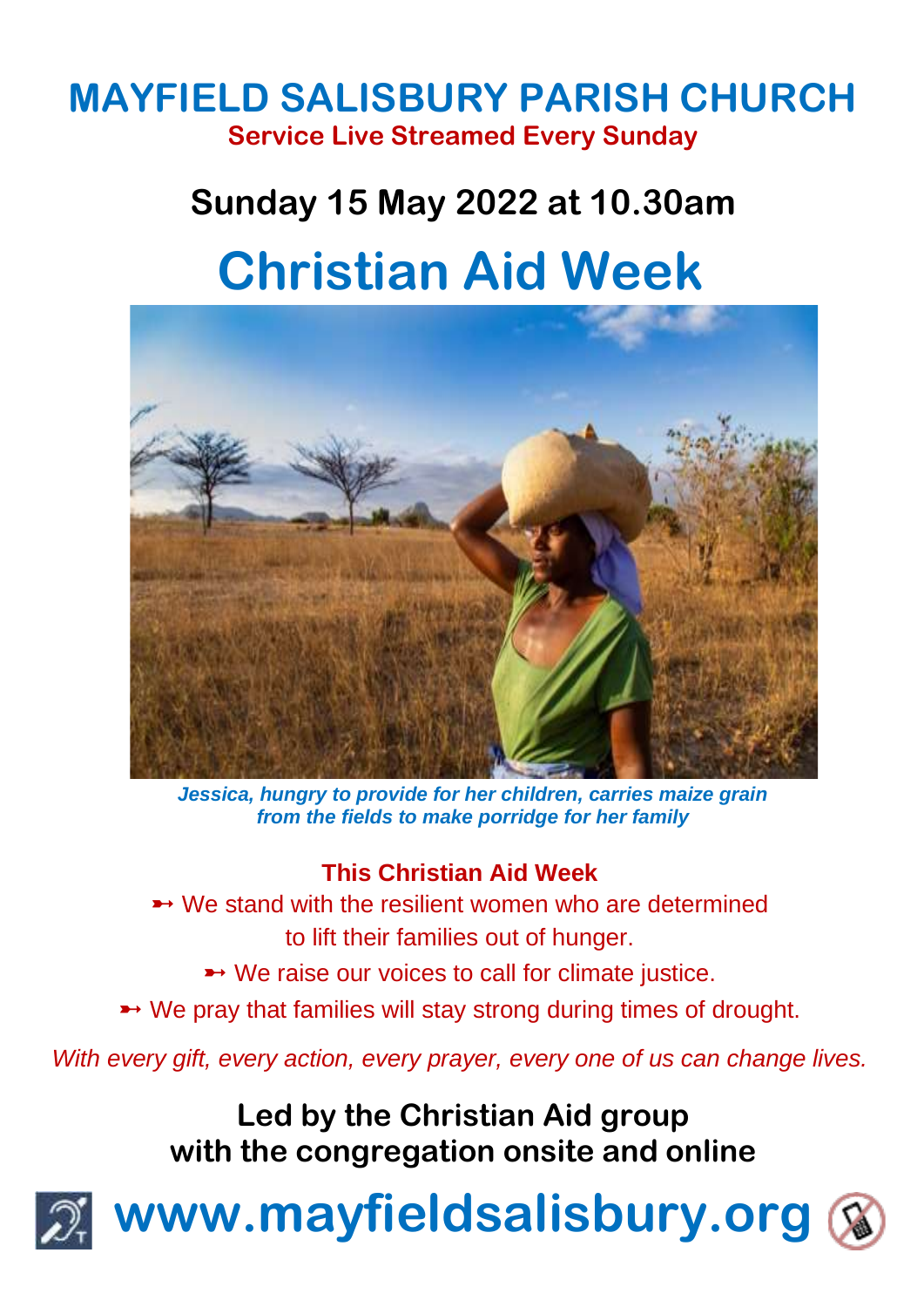### **WELCOME TO MAYFIELD SALISBURY PARISH CHURCH**

This congregation is part of the Church of Scotland: we are Reformed in our understanding of Christian faith, Presbyterian in how we form our community, and a member of the worldwide family of the Christian Church. Whether you are in regular attendance at worship or this is one of your first visits, you are very welcome as part of this community and today's service of worship. God bless you. If you would like to keep in touch, please complete the Connection Card on the back page or email [churchmanager@googlemail.com](mailto:churchmanager@googlemail.com)

# **AS A DIVERSE PEOPLE, THE CHURCH GATHERS TO WORSHIP ALMIGHTY GOD**

**Voluntary**

**Welcome & Introduction**

**Preparatory Silence for Worship**

**Introit - We are marching in the light of God** Music: South African traditional melody arranged Anders Nyberg (b. 1955) Words: Xhosa Traditional hymn

**Siyahamb' ekukhanyen' kwenhos' (repeated) O-o siyahamba ekukhanyen' kwenhos'**

*We are marching in the light of God (repeated) O-o we are marching in the light of God*

**Gathering Prayer Led by Grace Dunsmore and Eilidh Robertson**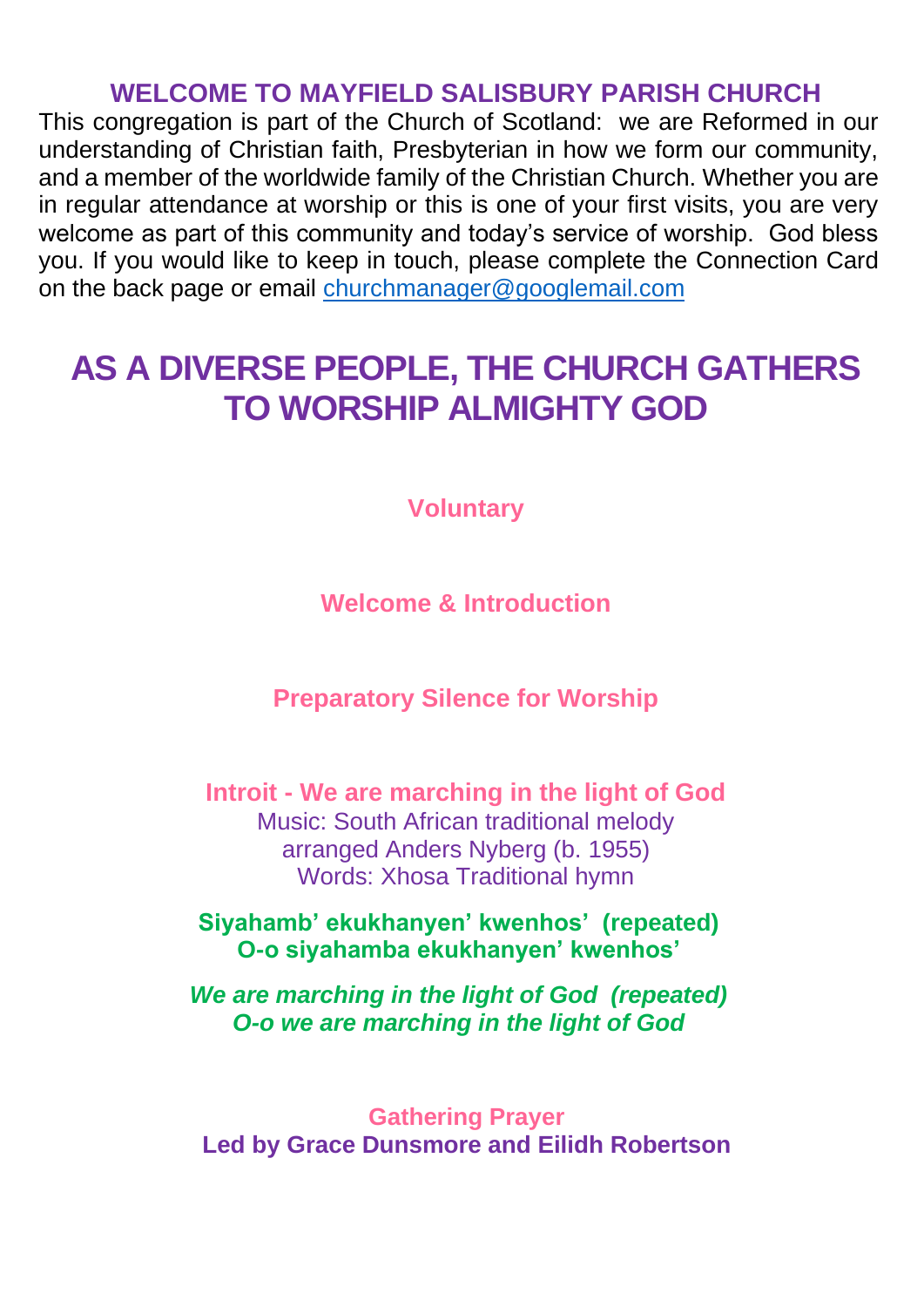### **Hymn 181 For the beauty of the earth** *(t. Lucerna Laudoniae)*

For the beauty of the earth, for the beauty of the skies, for the love which from our birth over and around us lies: *Christ our God, to you we raise this our sacrifice of praise.*

For the beauty of each hour of the day and of the night, hill and vale, and tree and flower, sun and moon and stars of light:

For the joy of ear and eye, for the heart and mind's delight, for the mystic harmony linking sense to sound and sight:

For the joy of human love, brother, sister, parent, child, friends on earth, and friends above, for all gentle thoughts and mild:

For each perfect gift and sign of your love so freely given, graces human and divine, flowers of earth and buds of heaven:

*Folliott Sandford Pierpoint (1835-1917)*

### **Prayer of Confession and Lord's Prayer Led by Catriona Spratt**

**Our Father, who art in heaven, hallowed be thy name. Thy kingdom come. Thy will be done, on earth as it is in heaven. Give us this day our daily bread. And forgive us our debts, as we forgive our debtors. And lead us not into temptation, but deliver us from evil. For thine is the kingdom, the power, and the glory, for ever. Amen.**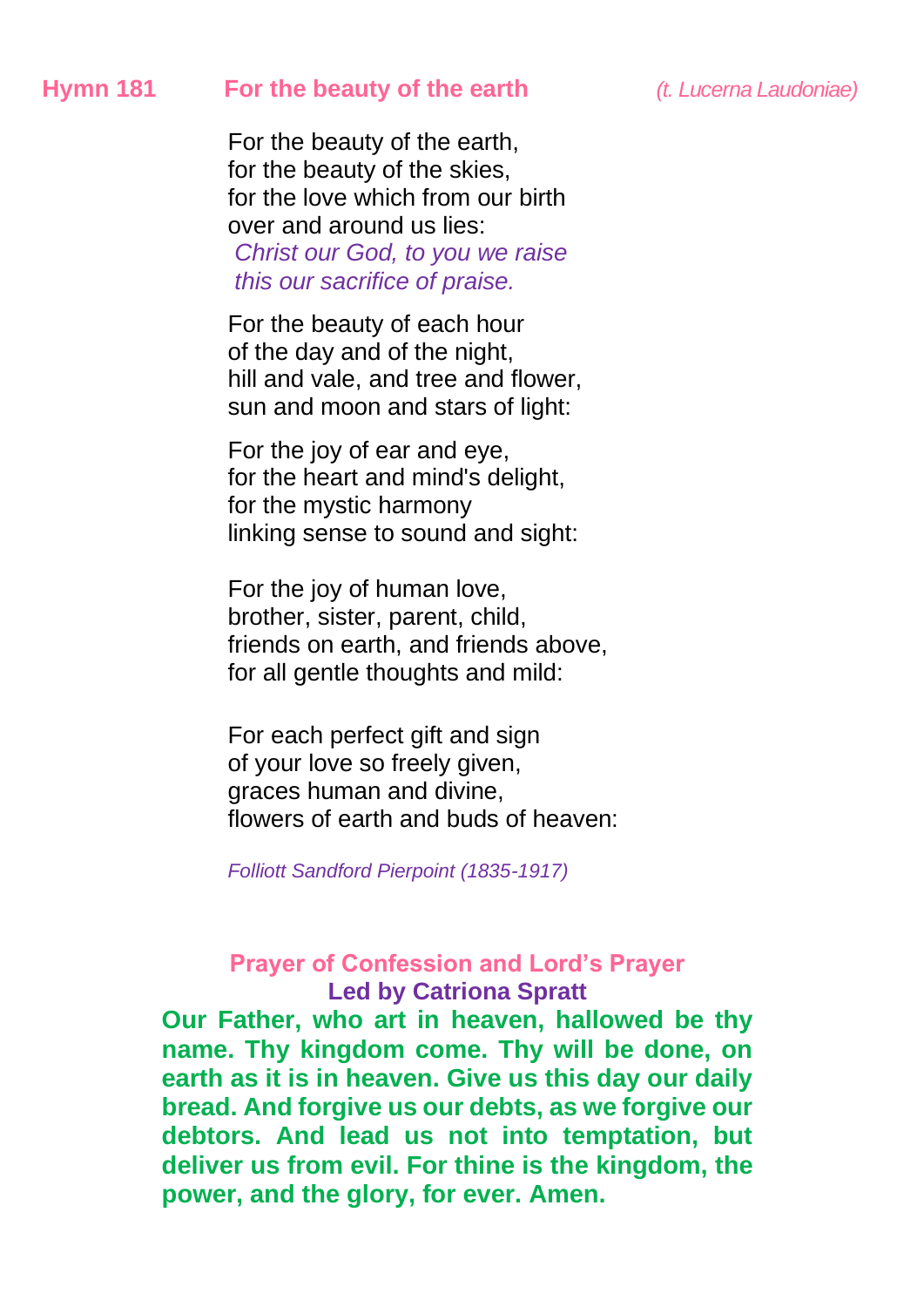### **The Two Ways**

- 1 Happy are those who do not follow the advice of the wicked. or take the path that sinners tread,
- or sit in the seat of scoffers;
- 2 but their delight is in the law of the Lord, and on his law they meditate day and night.
- 3 They are like trees
	- planted by streams of water,

which vield their fruit in its season.

and their leaves do not wither.

In all that they do, they prosper.

4 The wicked are not so,

but are like chaff that the wind drives away.

- 5 Therefore the wicked will not stand in the judgement, nor sinners in the congregation of the righteous;
- 6 for the Lord watches over the way of the righteous, but the way of the wicked will perish.

### **Children's Talk Deirdre Eustace**

Sung three times

**Hymn 804 You shall go out with joy** *(t. You shall go out with joy)*

You shall go out with joy and be led forth with peace, and the mountains and the hills shall break forth before you. There'll be shouts of joy, and the trees of the field shall clap, shall clap their hands.

*And the trees of the field shall clap their hands, and the trees of the field shall clap their hands, and the trees of the field shall clap their hands, and you'll go out with joy.*

**Young people leave for age-appropriate activities 0 - 3s and 4 - 6s Lower Hall 7 - 8s Newington Room 9 - 11s Fountainhall Room 12 - 16+ Youth Room**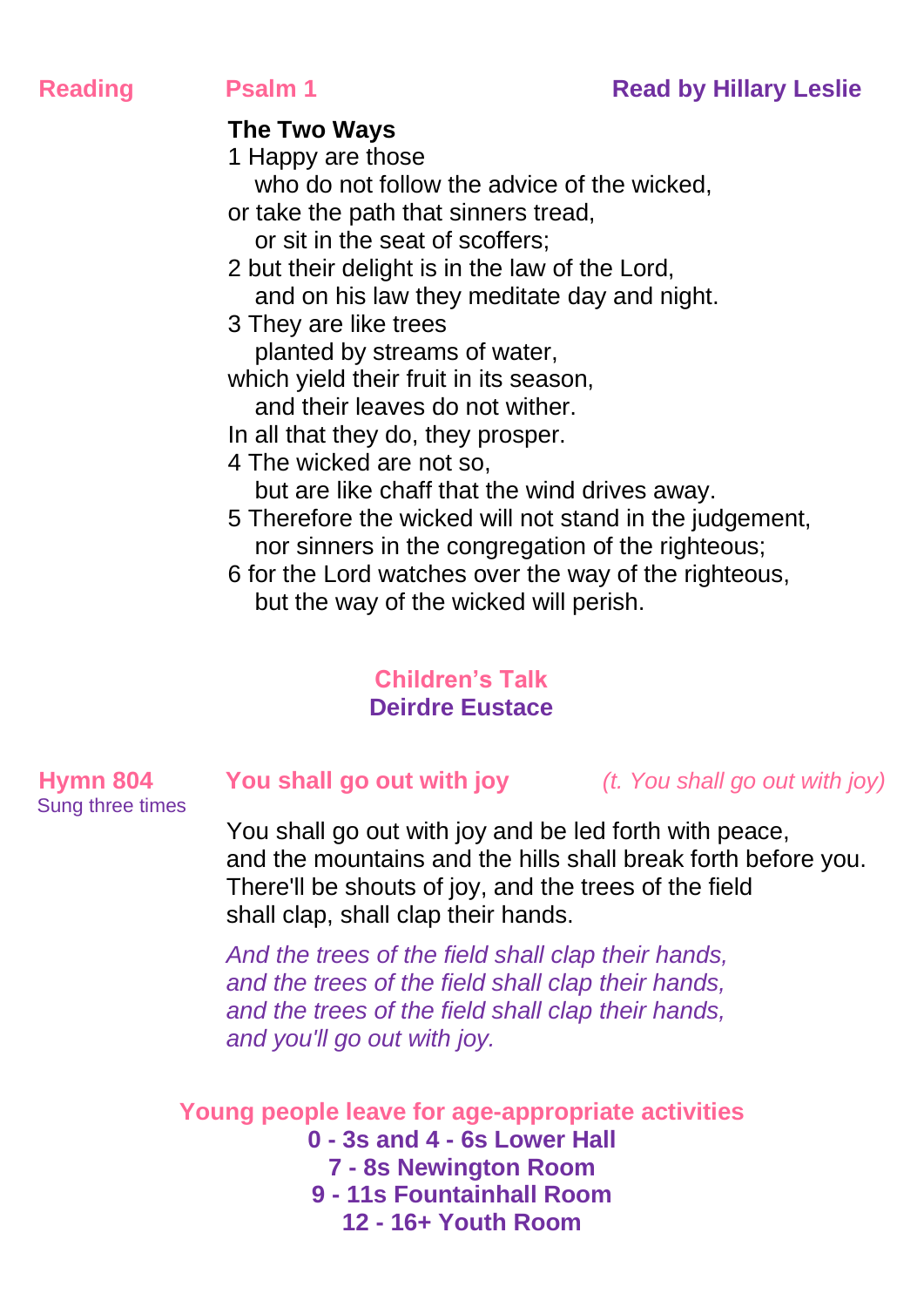

*Janet and her fellow congregants gather joyfully at church for the Sunday service*

**Anthem - Humbly in your sight** *Words: Tumbuka hymn by J Chirwa Music: trad northern Malawian tune*

**Humbly in your sight we come together, Lord. Grant us now the blessing of your presence here.**

**These, our hearts, are yours, we give them to you, Lord, purify our love to make it like your own.**

**These, our eyes, are yours. We give them to you, Lord, may we always see your world as with your sight.**

**These, our hands, are yours, we give them to you, Lord, ,give them strength and skill to do all work for you.**

**These, our feet, are yours, we give them to you, Lord, may we always walk the path of life with you.**

**These , our tongues, are yours, we give them to you, Lord, may we speak your healing words of life and truth.**

**These, our ears, are yours, we give them to you, Lord, open them to hear the Gospel as from you.**

**Our whole selves are yours, we give them to you, Lord, take us now and keep us yours for evermore**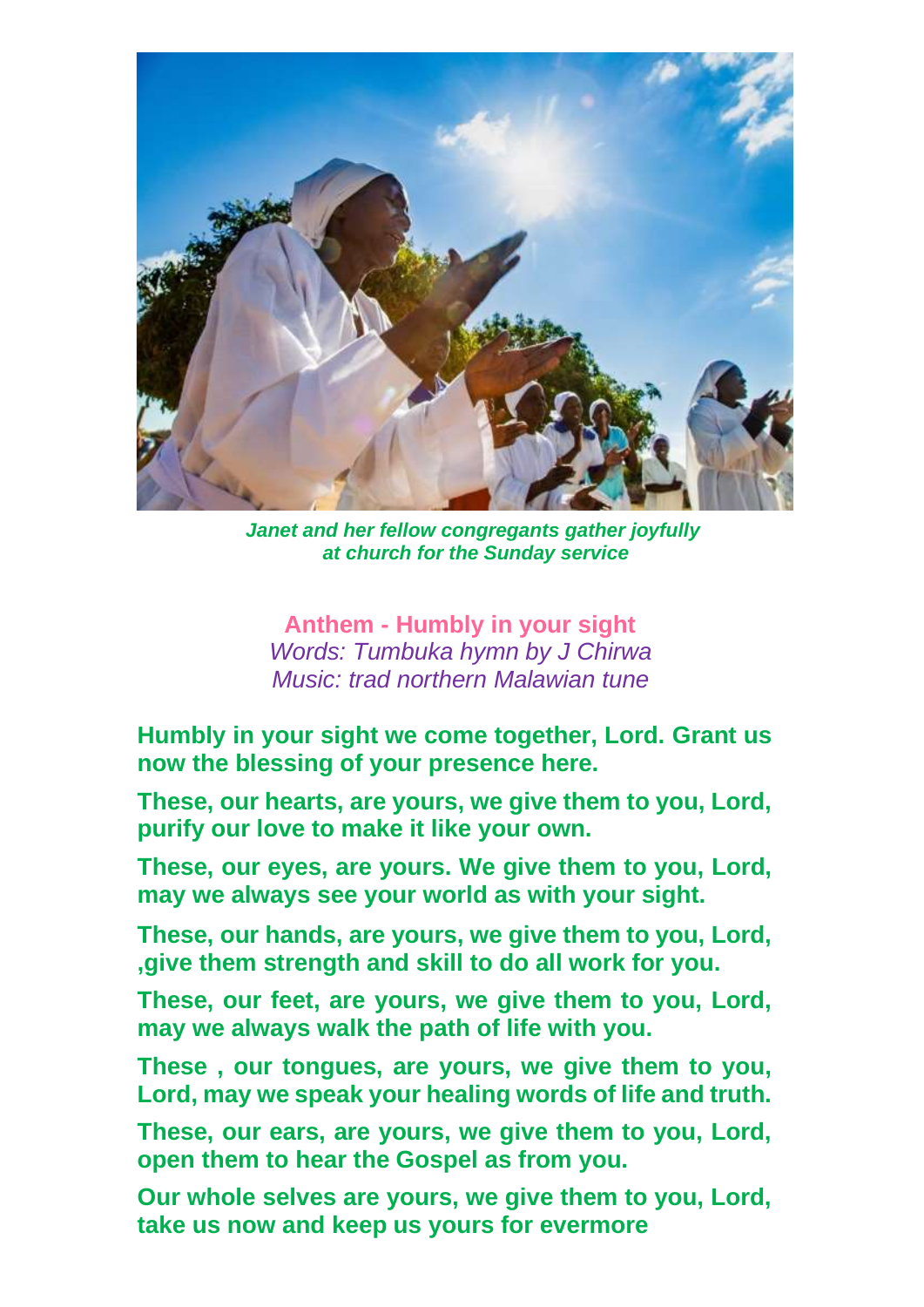

*Jessica walks home from the garden with her husband and children as the sun sets*

### **Reading Revelation 21:1 - 4 and 22:1 - 5 Read by Anne Mulligan**

### **The New Heaven and the New Earth**

21 Then I saw a new heaven and a new earth; for the first heaven and the first earth had passed away, and the sea was no more. 2 And I saw the holy city, the new Jerusalem, coming down out of heaven from God, prepared as a bride adorned for her husband. 3 And I heard a loud voice from the throne saying,

*'See, the home of God is among mortals. He will dwell with them; they will be his peoples, and God himself will be with them; 4 he will wipe every tear from their eyes. Death will be no more; mourning and crying and pain will be no more, for the first things have passed away.'*

### **The River of Life**

22 Then the angel showed me the river of the water of life, bright as crystal, flowing from the throne of God and of the Lamb 2 through the middle of the street of the city. On either side of the river is the tree of life with its twelve kinds of fruit, producing its fruit each month; and the leaves of the tree are for the healing of the nations. 3 Nothing accursed will be found there any more. But the throne of God and of the Lamb will be in it, and his servants will worship him; 4 they will see his face, and his name will be on their foreheads. 5 And there will be no more night; they need no light of lamp or sun, for the Lord God will be their light, and they will reign for ever and ever.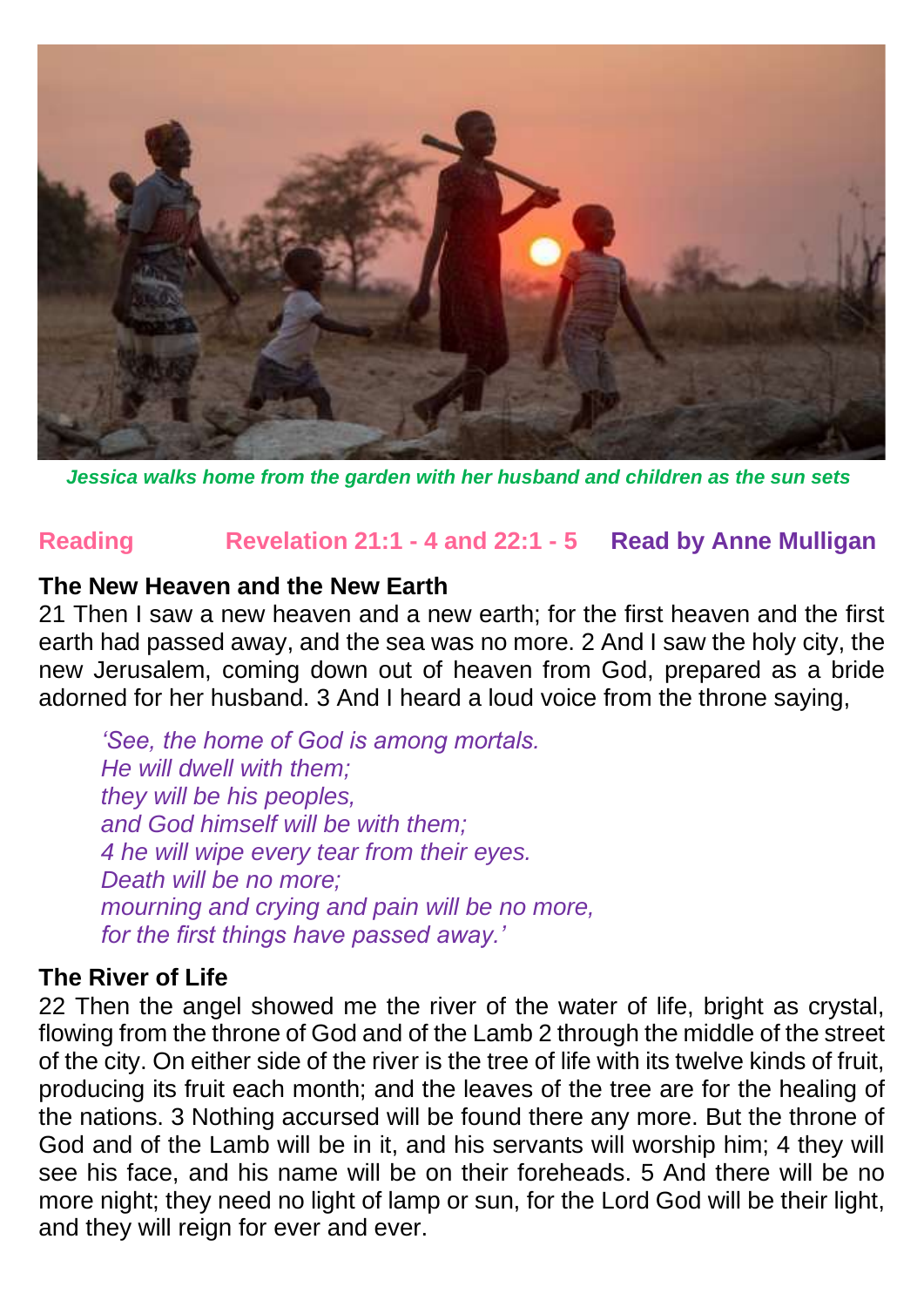

*In the past, Janet's family has gone through drought which drove them into hunger. Today she smiles because they now have food to spare.*

### **Hymn 141 Oh, the life of the world is a joy and a treasure** *(t. Life of the world)*

Oh, the life of the world is a joy and a treasure, unfolding in beauty the green-growing tree, the changing of seasons in mountain and valley, the stars and the bright restless sea.

Oh, the life of the world is a fountain of goodness overflowing in labour and passion and pain, in the sound of the city and the silence of wisdom, in the birth of a child once again.

Oh, the life of the world is the source of our healing. It rises in laughter and wells up in song; it springs from the care of the poor and the broken and refreshes where justice is strong.

So give thanks for the life and give love to the Maker, and rejoice in the gift of the bright risen Son, and walk in the peace and the power of the Spirit till the days of our living are done.

*Kathryn Galloway (b.1952)*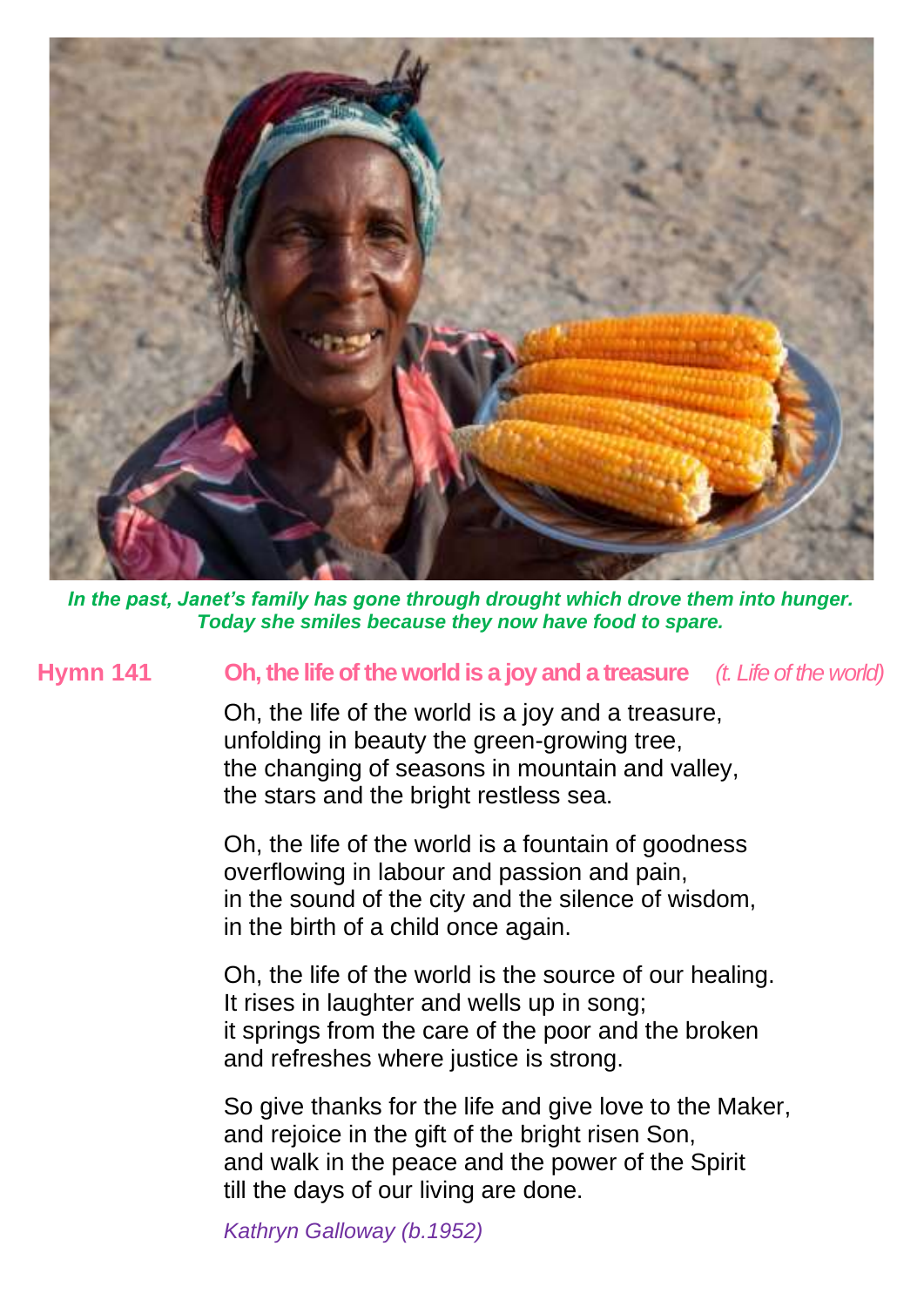### **Sermon – Christian Aid Fionnuala Shakespeare**

Sung three times

**Hymn 771 If you believe and I believe** *(t. If you believe and I believe)*

If you believe and I believe and we together pray, the Holy Spirit shall come down and set God's people free, and set God's people free, and set God's people free, the Holy Spirit shall come down and set God's people free.

*Zimbabwean traditional song based on Matthew 18: 19*

### **Prayers of Thanksgiving and Intercession Led by Neil Newton**

### **Hymn 543 Longing for light, we wait in darkness** *(t. Christ, be our light)*

Longing for light, we wait in darkness. Longing for truth, we turn to you. Make us your own, your holy people, light for the world to see.

*Christ, be our light! Shine in our hearts. Shine through the darkness. Christ, be our light! Shine in your Church gathered today.*

Longing for peace, our world is troubled. Longing for hope, many despair. Your word alone has power to save us. Make us your living voice.

Longing for food, many are hungry. Longing for water, many still thirst. Make us your bread, broken for others, shared until all are fed.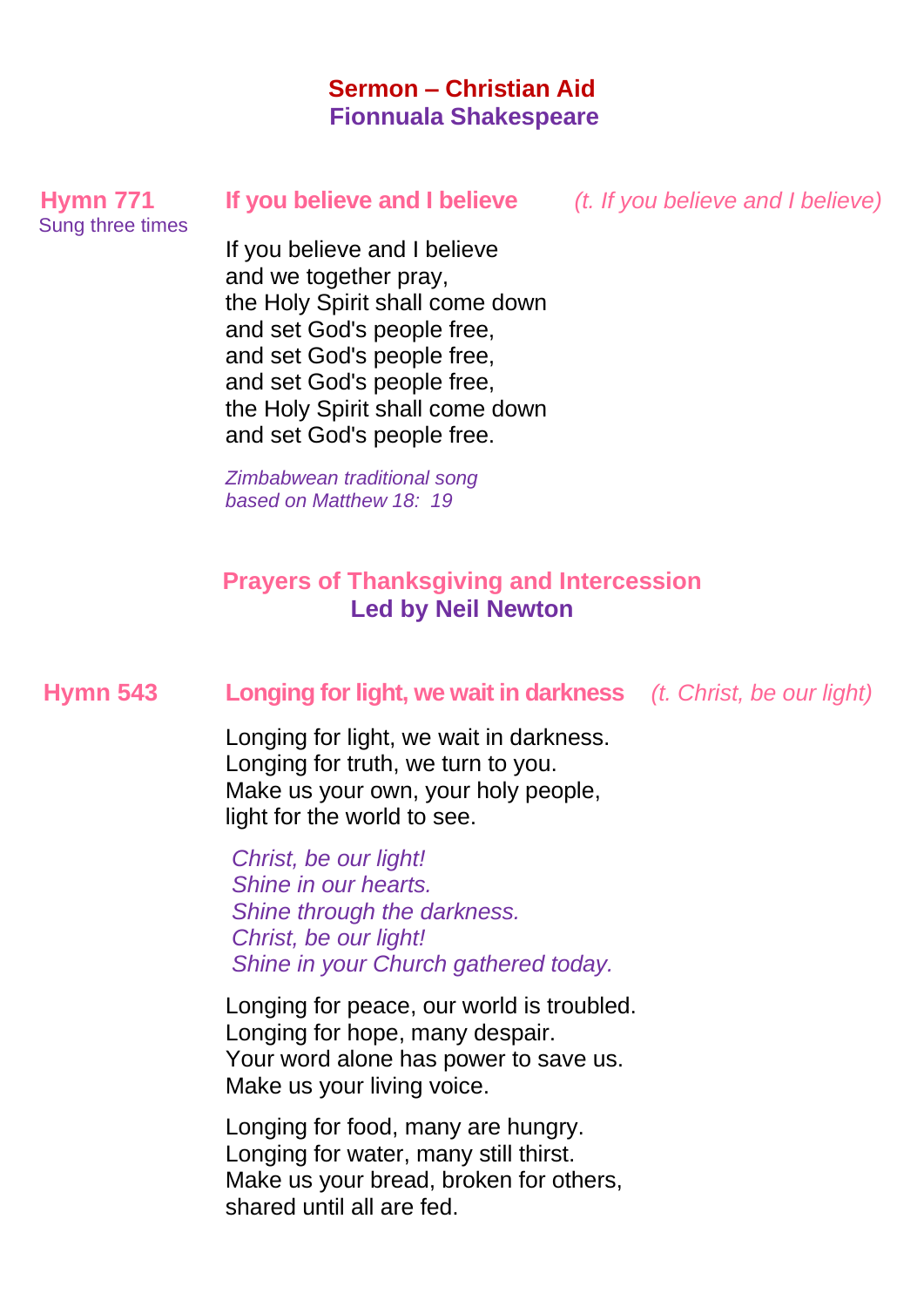

*Love gives Janet the courage to stand strong against drought and hunger.*

Longing for shelter, many are homeless. Longing for warmth, many are cold. Make us your building, sheltering others, walls made of living stone.

Many the gifts, many the people, many the hearts that yearn to belong. Let us be servants to one another, making your kingdom come.

*Bernadette Farrell (b.1957)*

**Benediction**

### **Amen! Amen! Amen! Amen! Amen!**

### **Voluntary**

**THIS MORNING'S CHAMBER GROUP MUSIC** The two choir items this morning are based on traditional African hymns. The introit now appears in CH4.. We will use both the Xhosa and the English words in this lively piece which uses much repetition to increase tension. The anthem is a simple hymn using a melody from Northern Malawi, arranged by John Bell. The words are a Tumbuka hymn by J Chirwa, translated and adapted by T Colvin. For some verses we have changed the harmonies and provided a descant to add variety.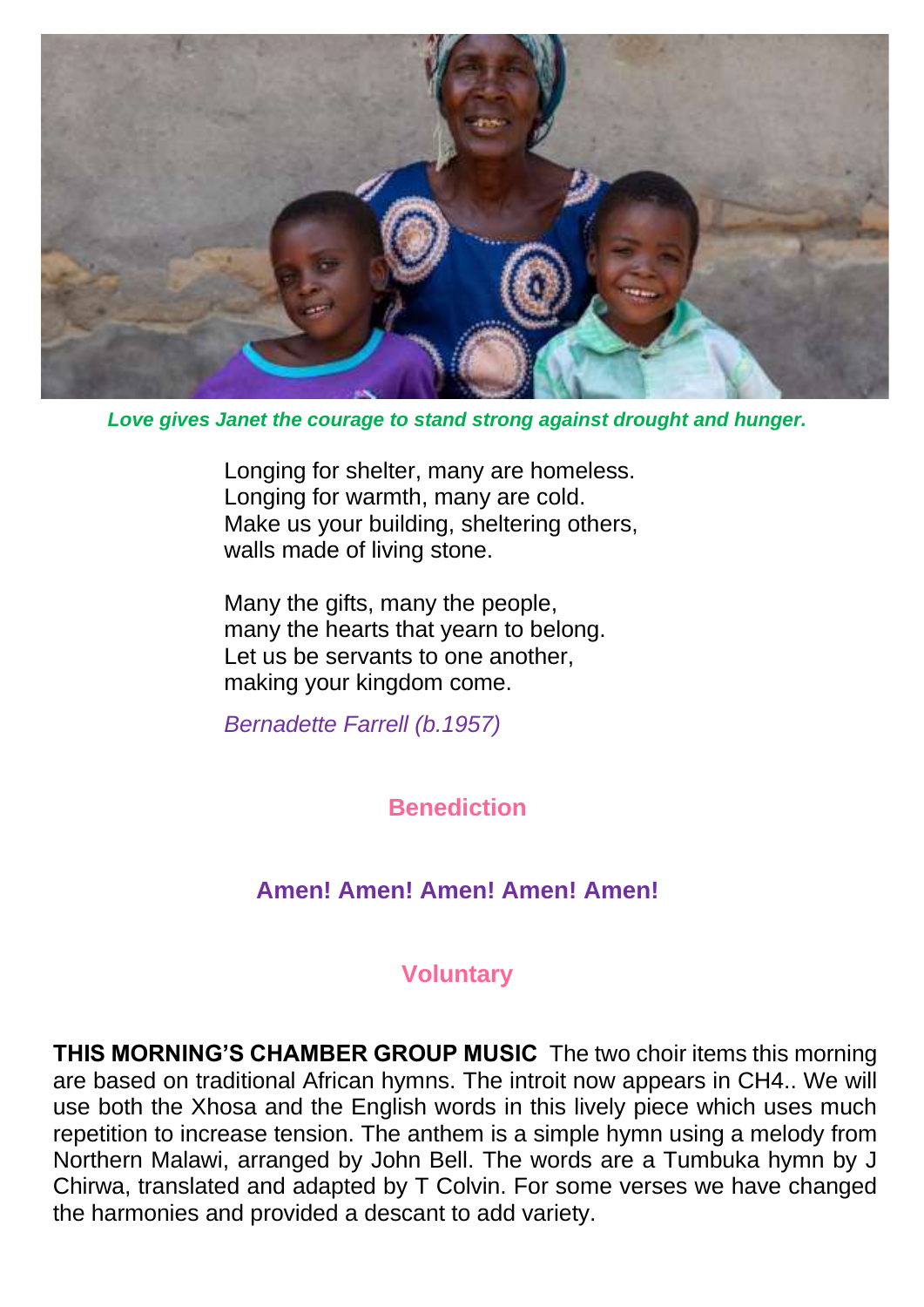## **NEWS AND INTIMATIONS**

- 1. **SERVICES NEXT WEEK** return to their usual format at 9.30am (All Age Worship) and 10.45am (Traditional Service.)
- 2. **OFFERINGS** The Kirk Session wishes to express its continuing gratitude to those who support the Church's work through their offerings. Covid restrictions have prevented circulation of the 'plate' during services but those who would have wished to use it may make use of the bowls marked 'Plate Collection' situated in the vestibule and halls entrance, at the close of the service . Regular and one-off donations are possible online at [www.give.net/20311853](http://www.give.net/20311853) Or please contact our Freewill Offerings Treasurer, Hugh Somerville on 0131 466 2446 or [hs.somerville2@gmail.com](mailto:hs.somerville2@gmail.com)
- 3. **OPEN TO ALL** Coffee will be served in the Bill McDonald Hall at the close of this service. Everyone is very welcome. **Single use bio-compostable cups will be provided but you are encouraged to bring your own cup!**
- 4. **ANNUAL LEAVE** The Minister, Revd Dr Sandy Forsyth, will be on annual leave from 9 to 16 of May inclusive.
- 5. **YOUTH UPDATE Youth Group 15 May**: ALL AGES (P6-S1 and S2-S6) from 6.15-8.30pm in the Youth Room for a film night and discussion. We will be watching the superhero film 'Black Panther' (rated 12A). Movie snacks provided!
- 6. **READINGS OF FAITH** next meeting Wednesday 18 May at 7.30pm in the Youth Room. **New members welcome!** At each meeting you can expect chat over tea and coffee to begin, followed by discussion about short readings developing our faith and spirituality, and ending with a prayer practice. If you wish to know more details, please contact Hillary at [hillary.mayfieldyouth@gmail.com](mailto:hillary.mayfieldyouth@gmail.com)
- 7. **MARMALADE SALE** The Christian Aid group will be holding its popular marmalade sale after the service TODAY in the Lower Hall. Tangy and delicious, every jar helps to raise much-needed funds for Christian Aid!
- 8. **PASTORAL CARE** If you now would like to have a regular visit or phone call, please do contact me and I shall arrange that for you. If you would like to be held in prayer or be one of the people on our confidential prayer chain. Please do contact me with your prayer request. Please contact Kay on **07587 043 191** or **[pastoralassistantms@gmail.com](mailto:pastoralassistantms@gmail.com)**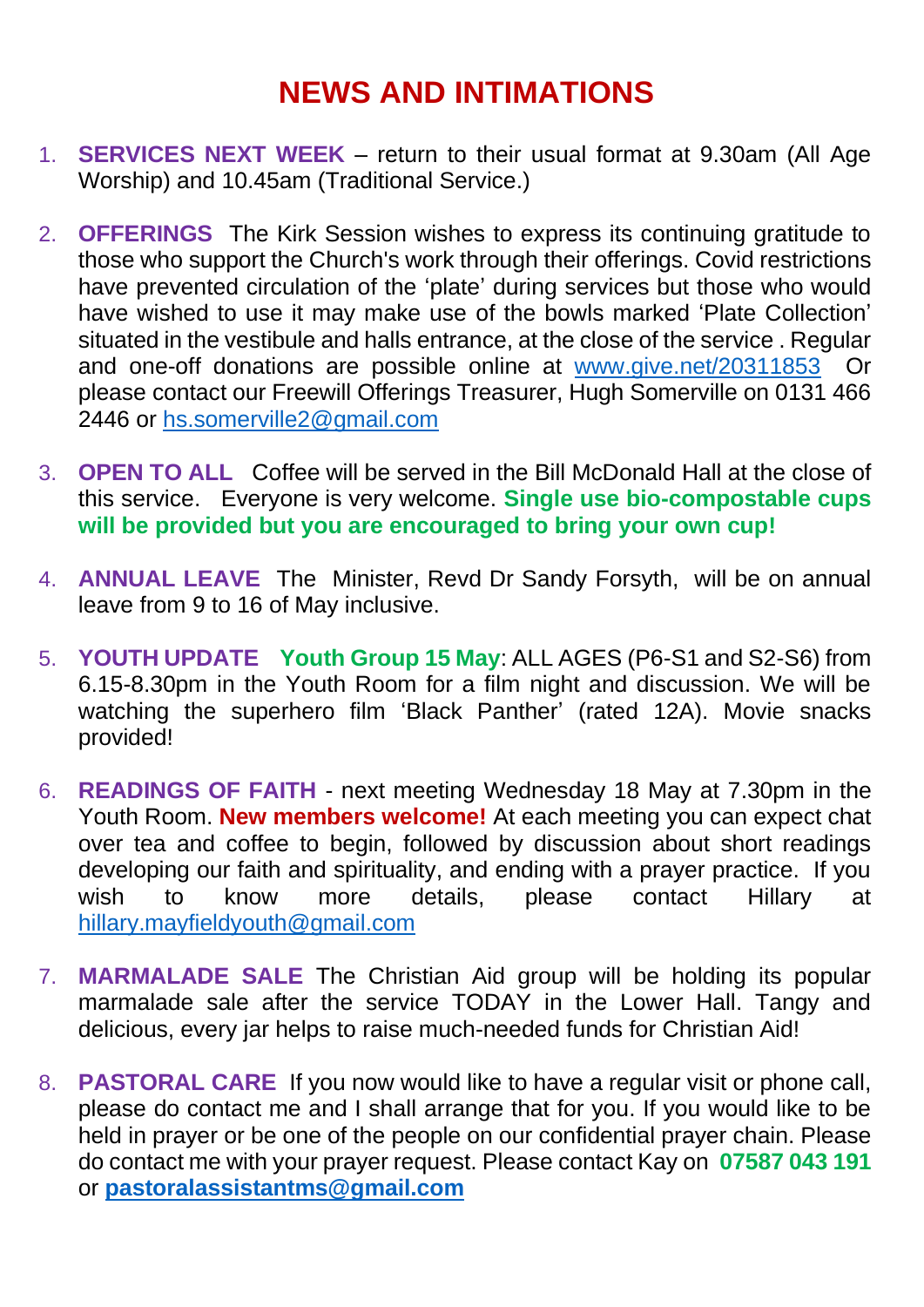- 9. **MIDWEEK PRAYERS** You are most welcome to attend a time of peace, prayer and reflection in the church sanctuary, this Tuesday at 10.00am.
- 10. **CHRISTIAN AID DONATIONS** Envelopes for donations will be available in the pews this morning, and can be dropped into our familiar red buckets as you leave church on both the 15 and 22 May. Alternatively, you can donate online at [www.christianaid.org.uk/appeals/key-appeals/christian-aid-week](http://www.christianaid.org.uk/appeals/key-appeals/christian-aid-week)

If you're a UK taxpayer, please don't forget to fill in the gift aid form to enable Christian Aid to reclaim the tax, giving them an extra 25 pence for every pound you donate. It won't cost you a penny more!

With every action, every prayer, every one of us can change lives. Thank you for all your support!

11. **SEVEN HILLS OF EDINBURGH CHARITY WALK 2022** As part of Christian Aid Week 2022 this charity walk is being organised to get everyone out into the fresh air to enjoy exercise and the beauty of Edinburgh, and this year to raise funds for vulnerable families in Zimbabwe, struggling to grow crops to feed their children. You do not have to be super fit and can use any means that you wish between the hills, be it by foot, bus, car, scooter or bicycle. Come for the challenge whether you walk up 1,2,3 or more, or perhaps all seven hills!

**When?** Saturday 21 May **Start?** Wherever & whenever you wish. It's up to you. Some of us will be gathering at Priestfield Church at 10.00am. where Christian Aid T-shirts will be available for walkers. (This will coincide with Priestfield's Café Time for Christian Aid. Come and join us!)

Contact Robert Abel with any queries: [robertabel84@yahoo.com](mailto:robertabel84@yahoo.com) 07570 434410

- 12. **SANGSTREAM SCOTS FOLK CHOIR TONIGHT!** A programme of Scottish folk songs, traditional and modern , songs of Edinburgh , Lothians and beyond. St Giles Cathedral, Sunday 15 May at 6.00pm Entry is free , with an optional donation. To book, go to [www.eventbrite.co.uk/e/st-giles-at-six-tickets-](http://www.eventbrite.co.uk/e/st-giles-at-six-tickets-321224229317)[321224229317](http://www.eventbrite.co.uk/e/st-giles-at-six-tickets-321224229317)
- 13. **BOOK SALE WITH COLLECTABLES IN SUPPORT OF CHRISTIAN AID** St Andrew's and St George's West Church, in George Street, will be holding a Book Sale with Collectables on Saturday 14 May 10.00am – 4.00pm; and Monday 16 – Friday 20 May 10.00am – 3.30pm; late opening until 7.00pm Thursday 19. **Do** come along and BUY!